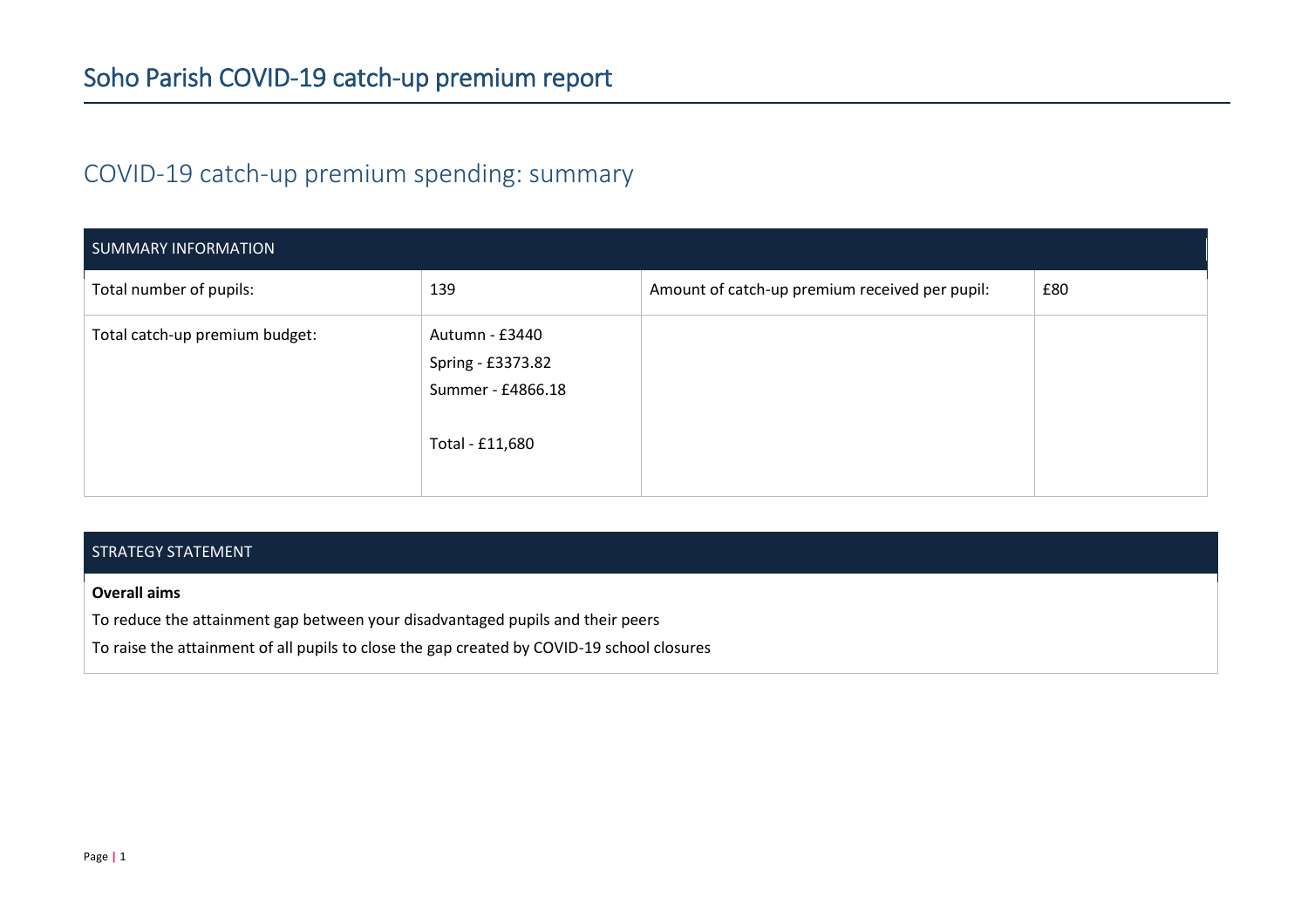# Barriers to learning

| <b>BARRIERS TO FUTURE ATTAINMENT</b> |                                                                                                                                                                                                                                                                                                                                                                                                                                                                                                                                                                                                                                                                                                                                              |  |  |
|--------------------------------------|----------------------------------------------------------------------------------------------------------------------------------------------------------------------------------------------------------------------------------------------------------------------------------------------------------------------------------------------------------------------------------------------------------------------------------------------------------------------------------------------------------------------------------------------------------------------------------------------------------------------------------------------------------------------------------------------------------------------------------------------|--|--|
|                                      | <b>Academic barriers:</b>                                                                                                                                                                                                                                                                                                                                                                                                                                                                                                                                                                                                                                                                                                                    |  |  |
| A                                    | Y6 disadvantaged pupils achieved better than their peers in reading and writing, but less well than their peers in mathematics in 2019.<br>In Spring 2020, just before lockdown, disadvantaged pupils across the school were in line with peers in mathematics, but performing less well in<br>English. However, disadvantaged pupils had made better progress than their peers in English and progress in line with their peers in mathematics.<br>By February 2021, pupils across the school had made good progress from post-closure baselines in core subjects, but the proportion of disadvantaged<br>pupils at expectation was much lower in reading, writing and mathematics than their peers across the school. The gap had widened. |  |  |

| <b>ADDITIONAL BARRIERS</b> |                                                                                                            |  |  |
|----------------------------|------------------------------------------------------------------------------------------------------------|--|--|
| <b>External barriers:</b>  |                                                                                                            |  |  |
| B                          | Lack of technology for some families                                                                       |  |  |
| $\mathsf{C}$               | Families where parents are not fluent in English have struggled to access and support with online learning |  |  |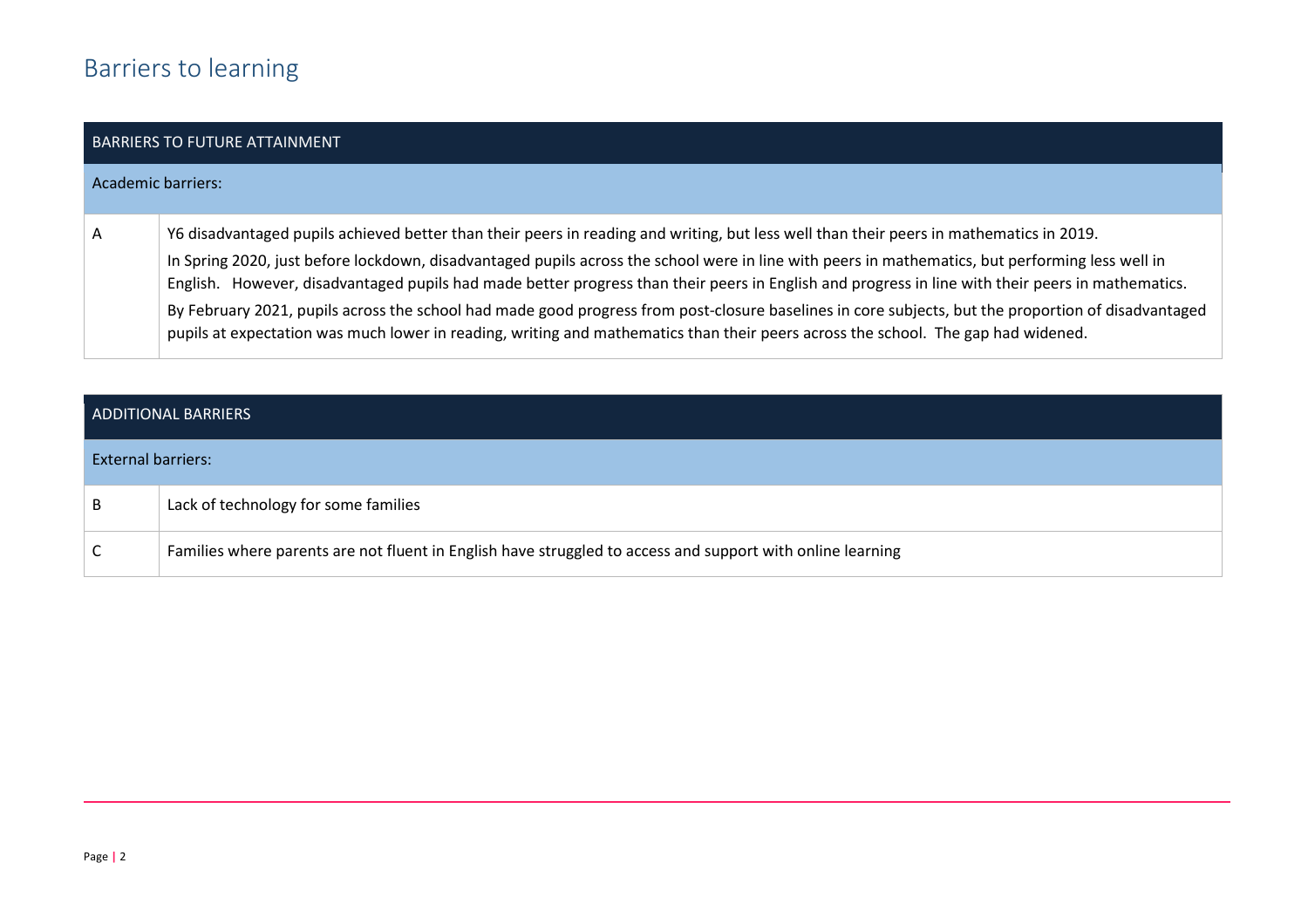### Planned expenditure for current academic year

| Targeted support                                                                  |                                                                          |                                                                                                               |                                                                |            |                               |
|-----------------------------------------------------------------------------------|--------------------------------------------------------------------------|---------------------------------------------------------------------------------------------------------------|----------------------------------------------------------------|------------|-------------------------------|
| Action                                                                            | Intended outcome<br>and success criteria                                 | What's the evidence and<br>rationale for this choice?                                                         | How will you make sure it's<br>implemented well?               | Staff lead | When will you<br>review this? |
| 3x targeted<br>intervention groups<br>per week for Autumn<br>term: Y3/4 (TEACHER) | Focus: disadvantaged<br>pupils who have<br>fallen behind / SEN<br>pupils | Baseline assessments indicate which<br>children did not make sufficient<br>progress over summer term closure. | Regular reviews with SLT<br>Assessment data indicates progress | MA         | January 2021<br>£2784         |
| 3x targeted<br>intervention groups<br>per week for Autumn<br>term: Y5/6 (TEACHER) | Focus: disadvantaged<br>pupils who have<br>fallen behind / SEN<br>pupils | Baseline assessments indicate which<br>children did not make sufficient<br>progress over summer term closure. | Regular reviews with SLT<br>Assessment data indicates progress | <b>HP</b>  | January 2021<br>£2248         |
| 2 mornings TA support<br>to allow small group<br>teaching Spring term:<br>Y1/2    | Focus: disadvantaged<br>pupils who have<br>fallen behind / SEN<br>pupils | Baseline assessments indicate which<br>children did not make sufficient<br>progress over summer term closure. | Regular reviews with SLT<br>Assessment data indicates progress | <b>LR</b>  | April 2021<br>£1440           |
| 3x targeted SALT<br>intervention groups<br>per week for Spring<br>term: YR (TA)   | Focus: disadvantaged<br>pupils who have<br>fallen behind / SEN<br>pupils | Children identified by NELI scheme<br>as having SALT needs                                                    | Regular reviews with SLT<br>Assessment data indicates progress | <b>LR</b>  | April 2021<br>£691            |
| Total budgeted cost:                                                              |                                                                          |                                                                                                               |                                                                | £7912      |                               |